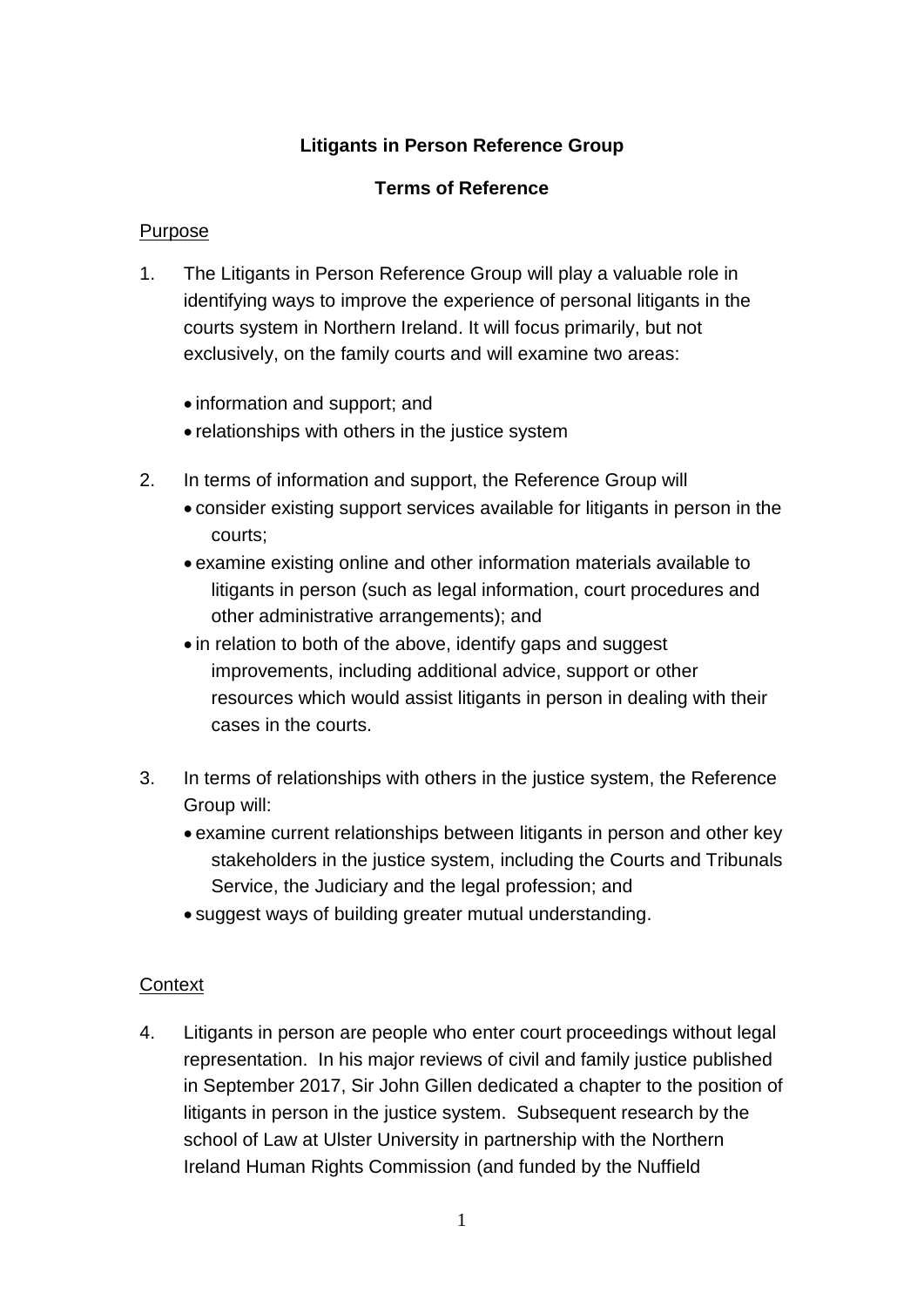Foundation), "Litigants in person in Northern Ireland: barriers to legal participation" (September 2018), evidenced the challenges faced by litigants in person involved in civil or family proceedings without representation by a lawyer.

5. While the Ulster University research identified many reasons for people self-representing, affordability was a key factor in a large number of cases and there were a higher number of self-represented litigants in family proceedings than in the other business areas the research examined. For this reason, the primary (though not sole) focus of the Reference Group will be on the family courts.

## Membership

- (up to 8 members) and 1 member from each of the following 6. The Reference Group will consist of former or current litigants in person organisations / sectors:
	- Department of Justice
	- Northern Ireland Courts and Tribunals Service
	- Northern Ireland Human Rights Commission
	- School of Law, Ulster University
	- Voluntary sector
	- A practising solicitor
	- A practising barrister
	- A Judge
- 7. The litigant in person members will be identified by the School of Law at Ulster University or sought though other channels, if necessary
- 8. With the Group's agreement, other individuals may be invited to attend one were set up. specific meetings or join the group or become part of any sub-group if

## Support and administration

 9. It is important that, at least initially, the Reference Group is chaired by someone with knowledge of the issues but with an independent perspective. Sinéad Mulhern meets these criteria and has agreed to